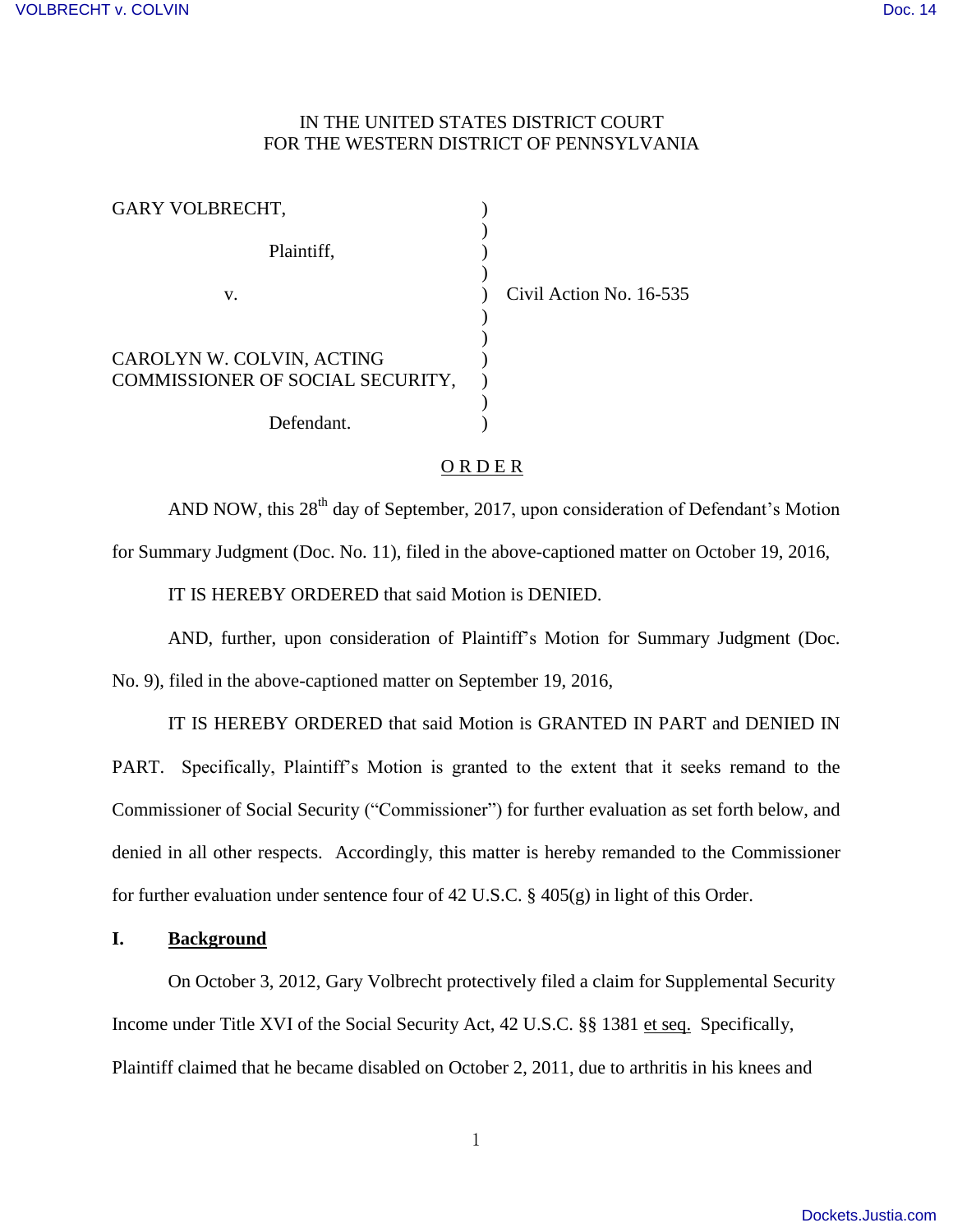right ankle, severe damage to his lower extremities, high blood pressure, anxiety and depression. (R. 169).

 After being denied initially on March 14, 2013, Plaintiff sought, and obtained, a hearing on March 18, 2014, before an Administrative Law Judge ("ALJ"). (R. 23-51). In a decision dated May 23, 2014, the ALJ denied Plaintiff's request for benefits. (R. 8-22). The Appeals Council declined to review the ALJ's decision on February 29, 2016. (R. 1-7). Plaintiff filed a timely appeal with this Court, and the parties have filed cross-motions for summary judgment.

### **II. Standard of Review**

Judicial review of a social security case is based upon the pleadings and the transcript of the record. See 42 U.S.C. § 405(g). The scope of review is limited to determining whether the Commissioner applied the correct legal standards and whether the record, as a whole, contains substantial evidence to support the Commissioner's findings of fact. See Matthews v. Apfel, 239 F.3d 589, 592 (3d Cir. 2001) (noting that "'[t]he findings of the Commissioner of Social Security as to any fact, if supported by substantial evidence, shall be conclusive'" (quoting 42 U.S.C. § 405(g))); Schaudeck v. Comm'r of Soc. Sec. Admin., 181 F.3d 429, 431 (3d Cir. 1999) (stating that the court has plenary review of all legal issues, and reviews the ALJ's findings of fact to determine whether they are supported by substantial evidence).

"Substantial evidence" is defined as "'more than a mere scintilla. It means such relevant evidence as a reasonable mind might accept as adequate<sup>201</sup> to support a conclusion. Plummer v. Apfel, 186 F.3d 422, 427 (3d Cir. 1999) (quoting Ventura v. Shalala, 55 F.3d 900, 901 (3d Cir. 1995)). However, a "'single piece of evidence will not satisfy the substantiality test if the [Commissioner] ignores, or fails to resolve, a conflict created by countervailing evidence." Morales v. Apfel, 225 F.3d 310, 317 (3d Cir. 2000) (quoting Kent v. Schweiker, 710 F.2d 110,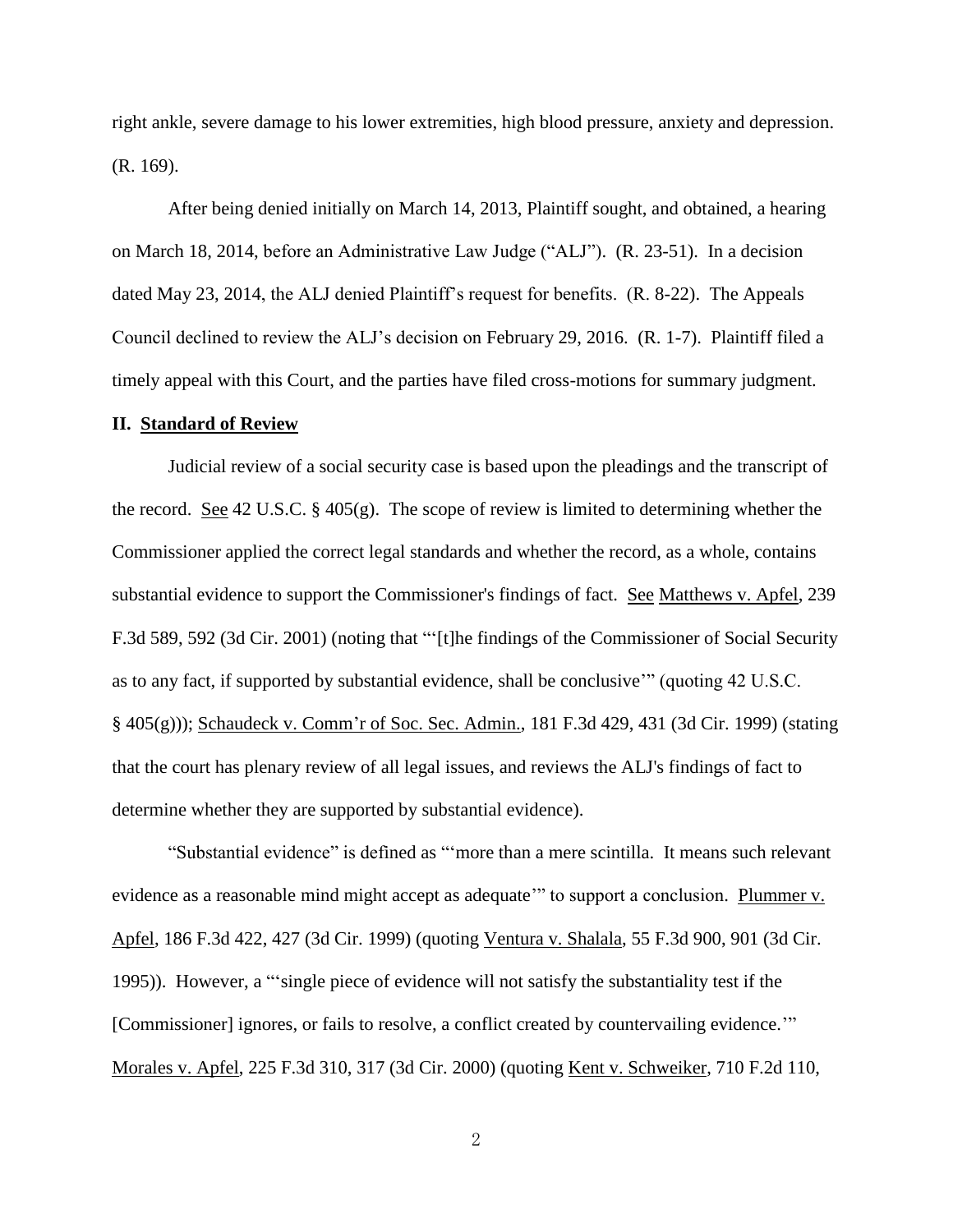114 (3d Cir. 1983)). "'Nor is evidence substantial if it is overwhelmed by other evidence particularly certain types of evidence (e.g., that offered by treating physicians)—or if it really constitutes not evidence but mere conclusion.'" Id.

 A disability is established when the claimant can demonstrate "some 'medically determinable basis for an impairment that prevents him [or her] from engaging in any substantial gainful activity for a statutory twelve-month period.'" Fargnoli v. Massanari, 247 F.3d 34, 38-39 (3d Cir. 2001) (quoting Plummer, 186 F.3d at 427 (internal citation omitted)). "A claimant is considered unable to engage in any substantial gainful activity 'only if his physical or mental impairment or impairments are of such severity that he is not only unable to do his previous work but cannot, considering his age, education, and work experience, engage in any other kind of substantial gainful work which exists in the national economy . . . .'" Id. at 39 (quoting 42 U.S.C. § 423(d)(2)(A)).

 The Social Security Administration has promulgated regulations incorporating a five-step sequential evaluation process for determining whether a claimant is under a disability as defined by the Act. See 20 C.F.R. § 416.920. In Step One, the Commissioner must determine whether the claimant is currently engaging in substantial gainful activity. See 20 C.F.R.  $§$  416.920(a)(4)(i). If so, the disability claim will be denied. See Bowen v. Yuckert, 482 U.S. 137, 140 (1987). If not, the second step of the process is to determine whether the claimant is suffering from a severe impairment. See 20 C.F.R.  $\S$  416.920(a)(4)(ii). "An impairment or combination of impairments is not severe if it does not significantly limit [the claimant's] physical or mental ability to do basic work activities." 20 C.F.R. § 416.922(a). If the claimant fails to show that his or her impairments are "severe," he or she is ineligible for disability benefits. If the claimant does have a severe impairment, however, the Commissioner must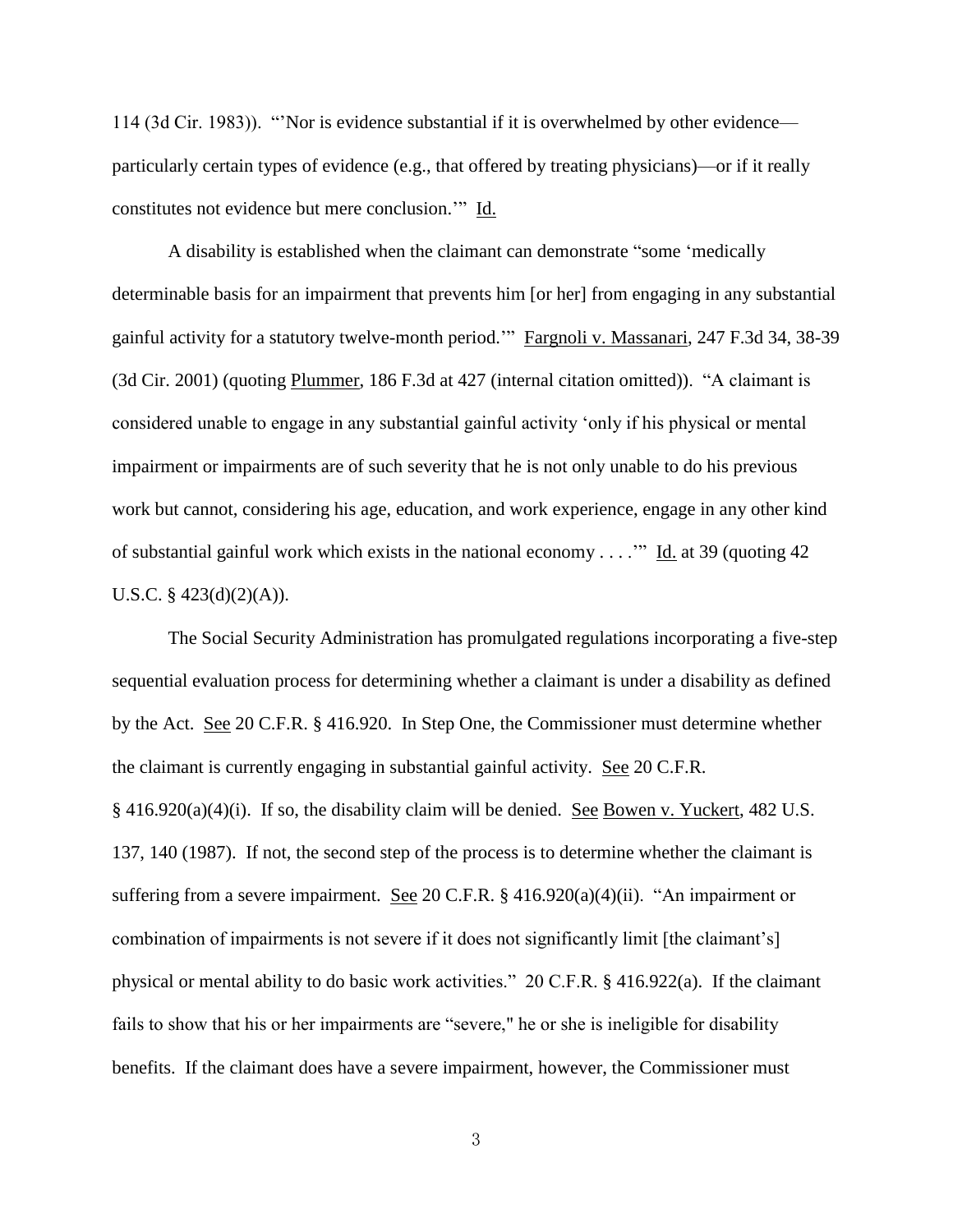proceed to Step Three and determine whether the claimant's impairment meets or equals the criteria for a listed impairment. See 20 C.F.R. § 416.920(a)(4)(iii). If a claimant meets a listing, a finding of disability is automatically directed. If the claimant does not meet a listing, the analysis proceeds to Steps Four and Five.

 Step Four requires the ALJ to consider whether the claimant retains the residual functional capacity ("RFC") to perform his or her past relevant work, see 20 C.F.R. § 416.920(a)(4)(iv), and the claimant bears the burden of demonstrating an inability to return to this past relevant work, see Adorno v. Shalala, 40 F.3d 43, 46 (3d Cir. 1994). If the claimant is unable to resume his or her former occupation, the evaluation then moves to the fifth and final step.

 At this stage, the burden of production shifts to the Commissioner, who must demonstrate that the claimant is capable of performing other available work in the national economy in order to deny a claim of disability. See 20 C.F.R.  $\S$  416.920(a)(4)(v). In making this determination, the ALJ should consider the claimant's RFC, age, education, and past work experience. See id. The ALJ must further analyze the cumulative effect of all the claimant's impairments in determining whether he or she is capable of performing work and is not disabled. See 20 C.F.R. § 416.923.

## **III. The ALJ's Decision**

 In the present case, the ALJ found that Plaintiff had not been engaged in substantial gainful activity since October 3, 2012. (R. 13). The ALJ also found that Plaintiff met the second requirement of the process insofar as he had certain severe impairments, particularly, osteoarthritis, degenerative disc disease of the cervical spine, status post left patella fracture and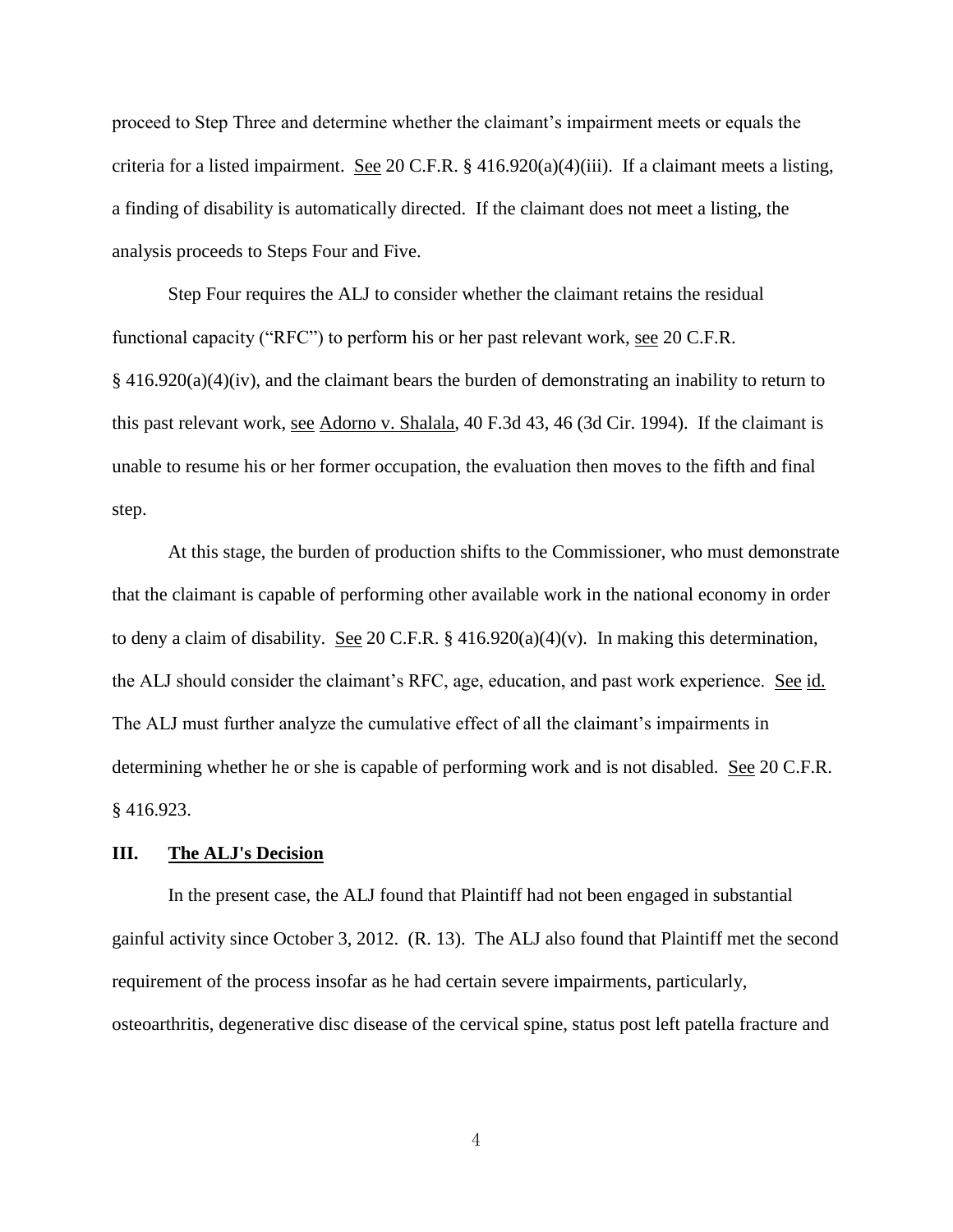right femur fracture, and anxiety. (R. 13). The ALJ concluded that Plaintiff's impairments did not meet any of the listings that would satisfy Step Three. (R. 13).

 The ALJ next found that Plaintiff retains the RFC to perform sedentary work, except that he requires a sit/stand option, can only perform unskilled, low stress jobs that do not require interaction with the public and no more than minimal interaction with co-workers, and is limited to jobs requiring little decision-making and routine repetitive jobs that require only occasional supervision. (R. 15-17). At Step Four, the ALJ found that Plaintiff is unable to perform any past relevant work, so he moved on to Step Five. (R. 17). The ALJ then used a vocational expert ("VE") to determine whether or not a significant number of jobs exist in the national economy that Plaintiff could perform. The VE testified that, based on Plaintiff's age, education, work experience, and RFC, Plaintiff could perform jobs that exist in significant numbers in the national economy, such as document preparer, phone order clerk, and telephone solicitor. (R. 18-19, 47-48). Accordingly, the ALJ found that Plaintiff is not disabled. (R. 19).

#### **IV. Legal Analysis**

Plaintiff's sole argument as to why he believes that the ALJ erred in finding him to be not disabled is that his RFC is not supported by substantial evidence because the ALJ did not properly consider the opinion of treating orthopedist Derek J. Thomas, M.D. (R. 739-43). More specifically, Plaintiff contends that the ALJ did not provide an adequate explanation for his evaluation of Dr. Thomas's opinion, to which he gave "little weight" in making his RFC determination. (R. 17). The Court agrees and finds that, because the ALJ failed to address adequately the opinion of Dr. Thomas, the Court cannot find that the ALJ's formulation of Plaintiff's RFC is supported by substantial evidence. Accordingly, the Court will remand the case for further consideration.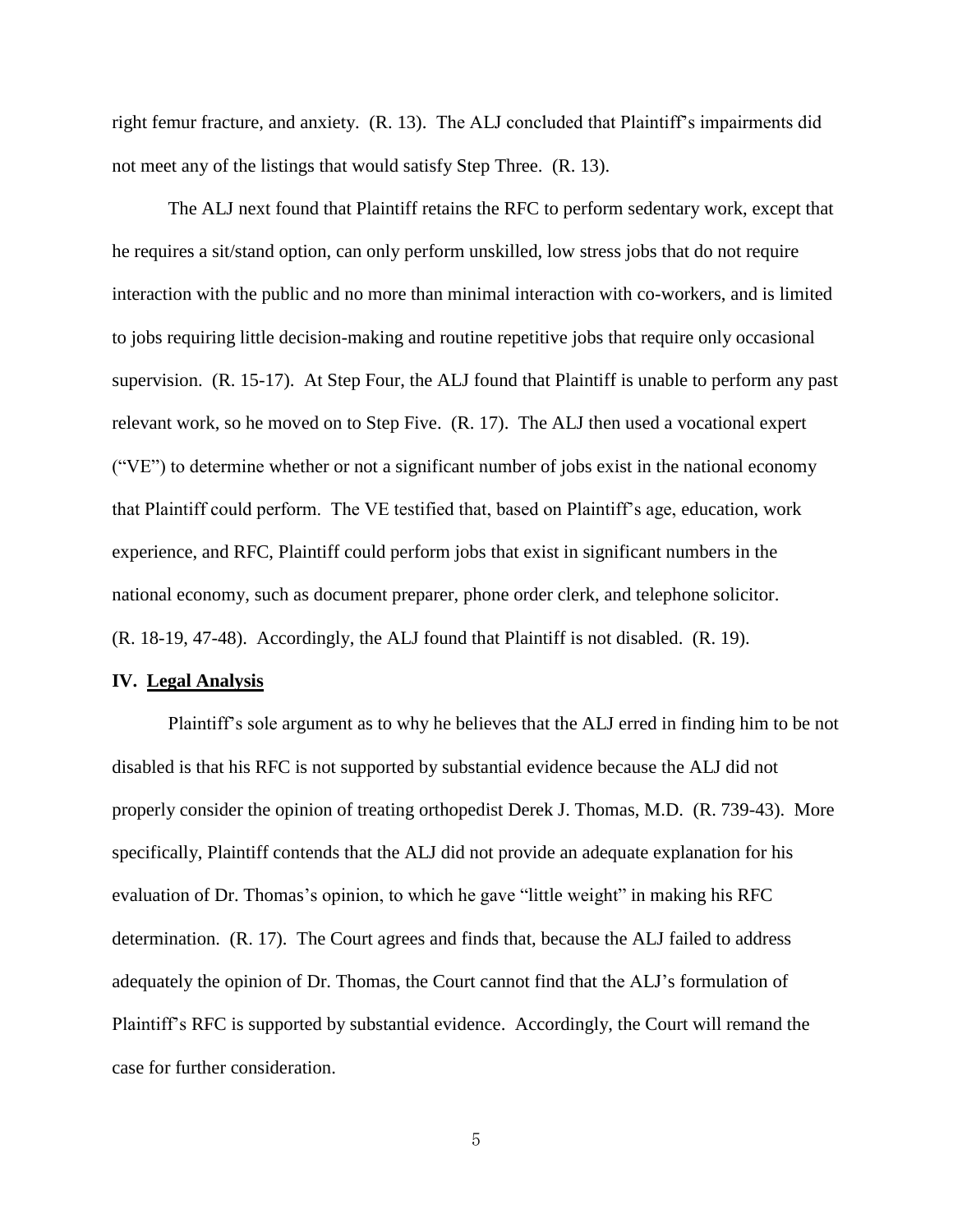RFC is defined as "'that which an individual is still able to do despite the limitations caused by his or her impairment(s).'" Fargnoli, 247 F.3d at 40 (quoting Burnett v. Comm'r of Soc. Sec. Admin., 220 F.3d 112, 121 (3d Cir. 2000)); see also 20 C.F.R. § 416.945(a)(1). Not only must an ALJ consider all relevant evidence in determining an individual's RFC, the RFC finding "must 'be accompanied by a clear and satisfactory explication of the basis on which it rests.'" Fargnoli, 247 F.3d at 41 (quoting Cotter v. Harris, 642 F.2d 700, 704 (3d Cir. 1981)). "'[A]n examiner's findings should be as comprehensive and analytical as feasible and, where appropriate, should include a statement of subordinate factual foundations on which ultimate factual conclusions are based, so that a reviewing court may know the basis for the decision.'" Id. (quoting Cotter, 642 F.2d at 705); see also SSR 96-8p, 1996 WL 374184, at \*7 (July 2, 1996) ("The RFC assessment must include a narrative discussion describing how the evidence supports each conclusion, citing specific medical facts (e.g., laboratory findings) and nonmedical evidence (e.g., daily activities, observations).").

Moreover, the opinion of a claimant's treating physician is generally to be afforded significant weight. See Fargnoli, 247 F.3d at 43; Plummer, 186 F.3d at 429. In fact, the regulations provide that for claims such as this one, filed before March 27, 2017, a treating physician's opinion is to be given "controlling weight" so long as the opinion is well-supported by medically acceptable clinical and laboratory diagnostic techniques and not inconsistent with other substantial evidence in the record. See 20 C.F.R. § 416.927(c)(2); Fargnoli, 247 F.3d at 43; Plummer, 186 F.3d at 429. As a result, the ALJ may reject a treating physician's opinion outright only on the basis of contradictory medical evidence, and not on the basis of the ALJ's own judgment or speculation, although he may afford a treating physician's opinion more or less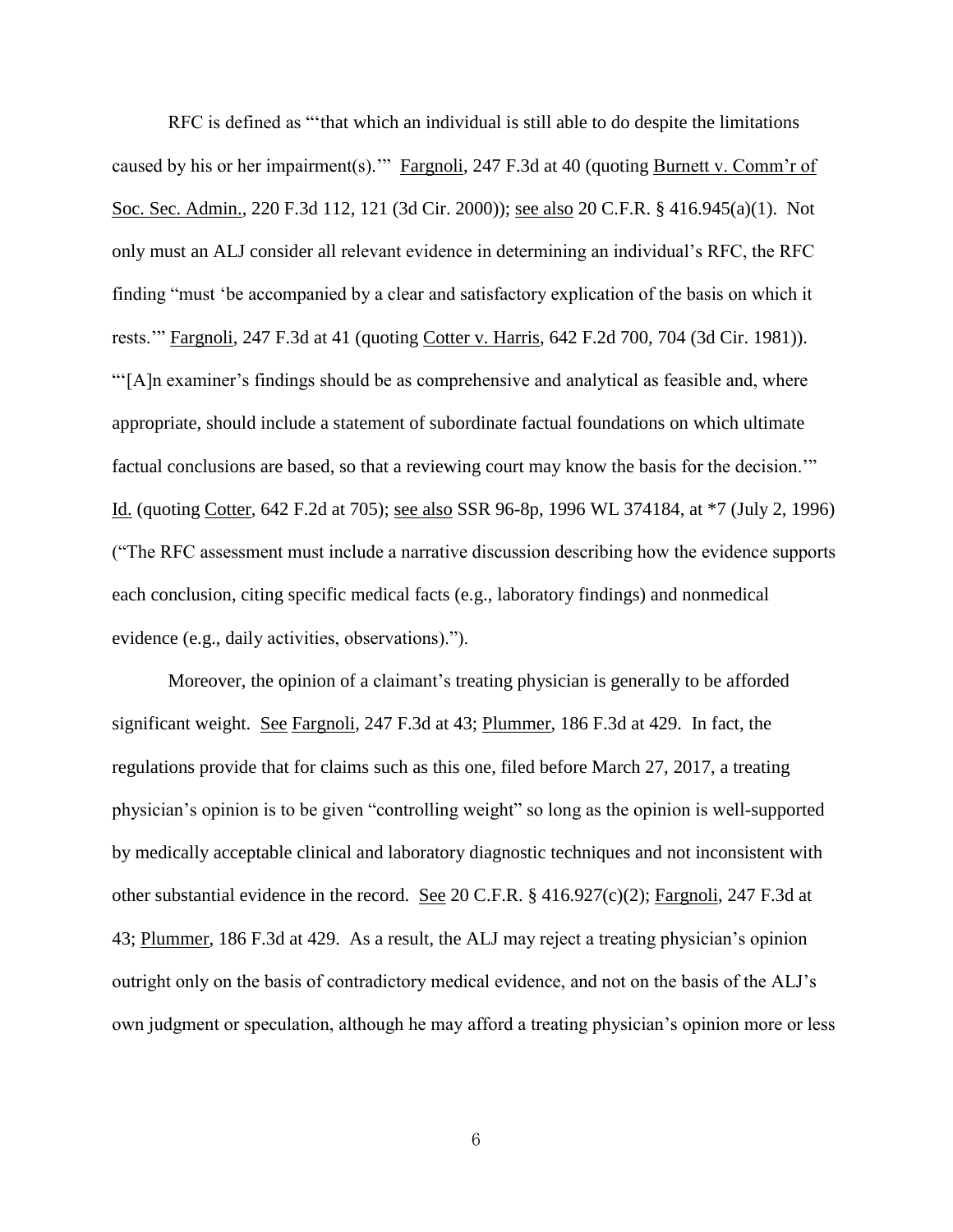weight depending upon the extent to which supporting explanations are provided. See Plummer, 186 F.3d at 429.

 In his markedly brief discussion of Dr. Thomas's opinion, the ALJ noted that Dr. Thomas indicated that Plaintiff would miss 2 days of work each month, could rarely crouch, squat, climb, or lift less than 10 pounds, and could not stand and walk for more than 2 hours. (R. 17, 739-43). As Plaintiff points out, Dr. Thomas's opinion provides for greater restrictions than those contained in the RFC formulated by the ALJ. (R. 15, 739-43). Nevertheless, in explaining why he afforded that opinion little weight, the ALJ curtly stated only that "[t]he assessment of Dr. Thomas, who sees the claimant only annually, is contrary to the medical record." (R. 17).

In making this general assertion that Dr. Thomas's opinion is not supported by "the medical record," however, the ALJ does not make reference to any particular evidence to support his rejection of the limitations contained in that opinion. The ALJ's vague reference to "the record" does not indicate whether the doctor's own treatment notes fail to support his opinion, whether other specific medical evidence of record is contrary to that opinion, or whether the ALJ is relying on some other evidence to make his determination. Since the ALJ provided no further explanation as to the particular evidence upon which he relied in reaching his conclusions regarding Dr. Thomas's opinion, the Court finds that the ALJ's decision lacks adequate discussion and clarity to explain his findings in this regard, and the Court is therefore unable to discern the basis for his decision. Thus, the Court concludes that the ALJ's RFC analysis is simply insufficient to permit meaningful review.<sup>1</sup>

 $\overline{a}$ 

<sup>&</sup>lt;sup>1</sup> Additionally, the Court notes that, while Plaintiff had two appointments approximately one year apart with Dr. Thomas during the relevant period, and although Dr. Thomas described his frequency of contact with Plaintiff as "yearly" at the time he wrote his opinion, the record does in fact include treatment notes from additional appointments during the year prior to the relevant period, which indicate somewhat more frequent contact with Dr. Thomas. (R. 700, 701,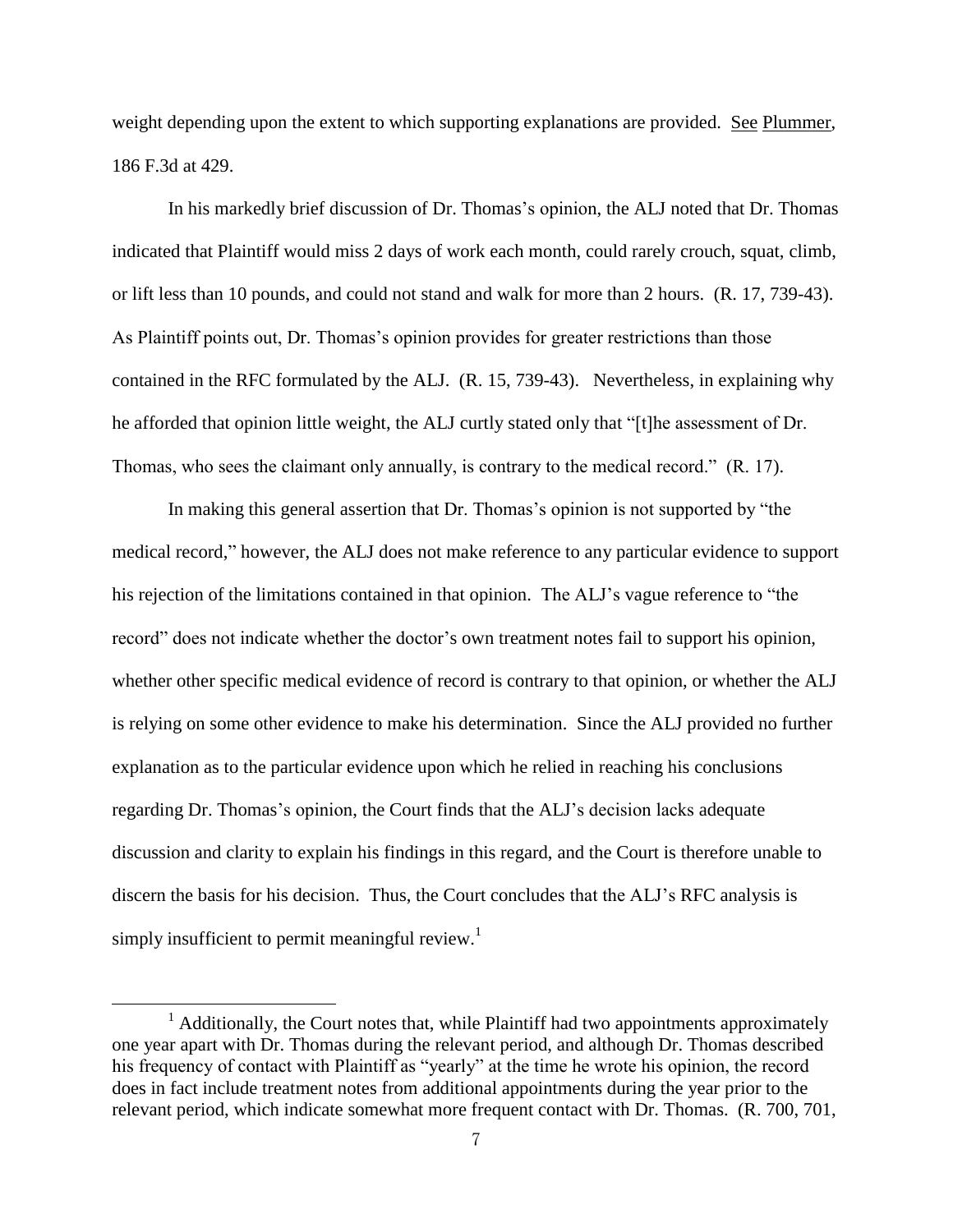Accordingly, since the ALJ failed to explain adequately his reasons for rejecting Dr. Thomas's opinion, it is not clear to the Court whether the ALJ's decision in this regard was based on substantial evidence. While the ALJ was certainly not required simply to adopt all of the findings of Dr. Thomas, he was required to explain sufficiently his rationale for rejecting those limitations if he chose to do so. Remand is therefore required to allow for further discussion regarding the ALJ's reasons for giving "little weight" to the opinion of Dr. Thomas, including his findings that Plaintiff would miss work 2 days per month, can only rarely crouch, squat, climb, or lift less than 10 pounds, and cannot stand or walk for more than 2 hours.

Additionally, the ALJ should, of course, ensure that proper weight be accorded to the various other opinions and medical evidence presented in the record, and he should verify that his conclusions concerning Plaintiff's RFC are adequately explained, in order to eliminate the need for any future remand. The Court expresses no opinion as to whether the ALJ's RFC determination regarding Plaintiff's impairments could, in fact, be supported by the record. It is, instead, the need for further explanation that mandates the remand on this issue.

## **V. Conclusion**

 $\overline{a}$ 

In short, the ALJ's analysis simply does not permit the Court to determine whether his formulation of Plaintiff's RFC is supported by substantial evidence, and, accordingly, the Court finds that substantial evidence does not support the ALJ's decision in this case. The Court hereby remands this case to the ALJ for reconsideration consistent with this Order.

<sup>708, 710, 762).</sup> Regardless, the ALJ's comment that Dr. Thomas saw Plaintiff "only annually" does not remedy the fact that his reasoning for rejecting Dr. Thomas's opinion is unclear to the Court.